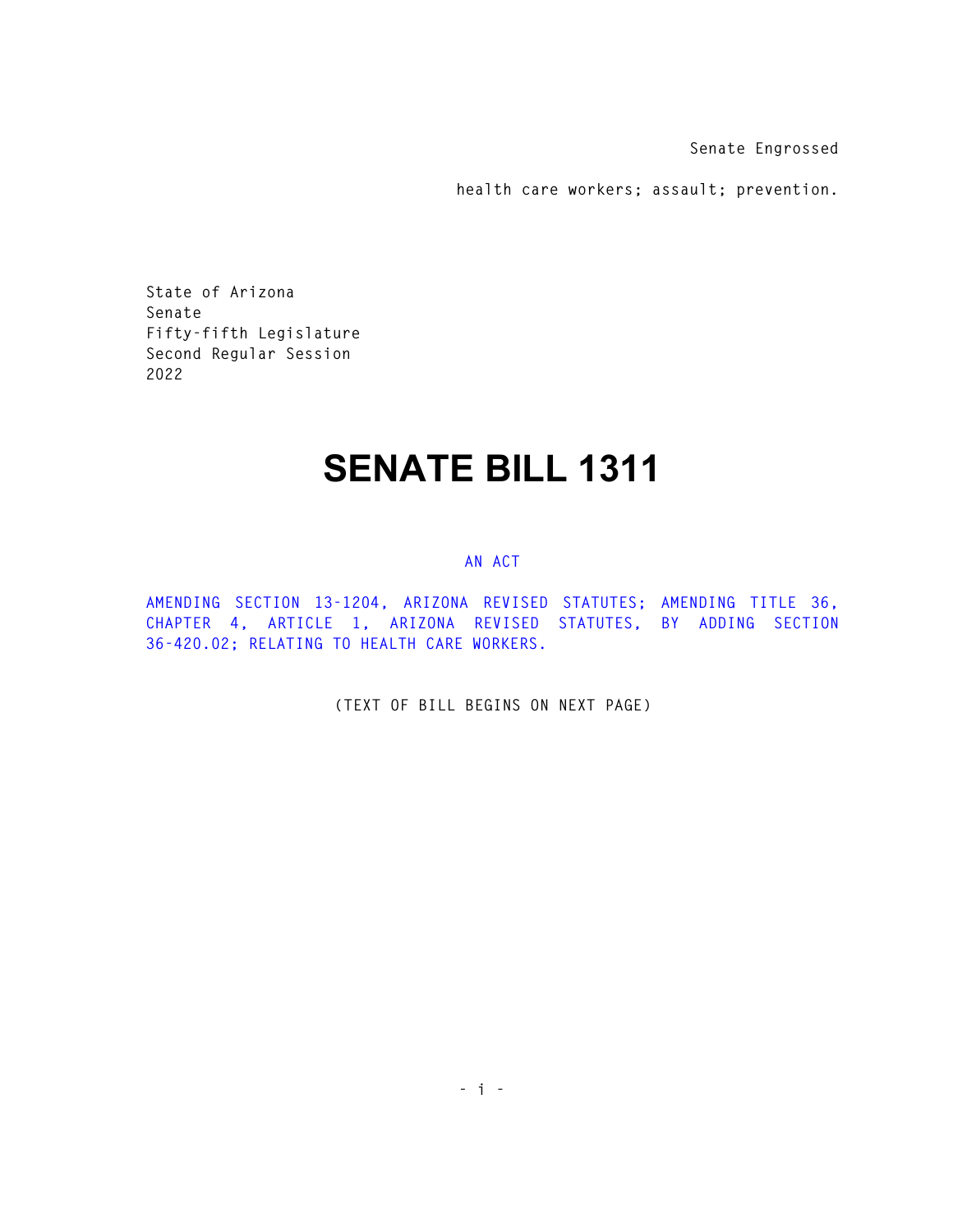**1 Be it enacted by the Legislature of the State of Arizona: 2 Section 1. Section 13-1204, Arizona Revised Statutes, is amended to 3 read: 4 13-1204. Aggravated assault; classification; definitions 5 A. A person commits aggravated assault if the person commits 6 assault as prescribed by section 13-1203 under any of the following 7 circumstances: 8 1. If the person causes serious physical injury to another. 9 2. If the person uses a deadly weapon or dangerous instrument. 10 3. If the person commits the assault by any means of force that 11 causes temporary but substantial disfigurement, temporary but substantial 12 loss or impairment of any body organ or part or a fracture of any body 13 part. 14 4. If the person commits the assault while the victim is bound or 15 otherwise physically restrained or while the victim's capacity to resist 16 is substantially impaired. 17 5. If the person commits the assault after entering the private 18 home of another with the intent to commit the assault. 19 6. If the person is eighteen years of age or older and commits the 20 assault on a minor under fifteen years of age. 21 7. If the person commits assault as prescribed by section 13-1203, 22 subsection A, paragraph 1 or 3 and the person is in violation of an order 23 of protection issued against the person pursuant to section 13-3602 or 24 13-3624. 25 8. If the person commits the assault knowing or having reason to 26 know that the victim is any of the following: 27 (a) A peace officer or a person summoned and directed by the 28 officer. 29 (b) A constable or a person summoned and directed by the constable 30 while engaged in the execution of any official duties or if the assault 31 results from the execution of the constable's official duties. 32 (c) A firefighter, fire investigator, fire inspector, emergency 33 medical technician or paramedic engaged in the execution of any official 34 duties or a person summoned and directed by such individual while engaged 35 in the execution of any official duties or if the assault results from the 36 execution of the official duties of the firefighter, fire investigator, 37 fire inspector, emergency medical technician or paramedic. 38 (d) A teacher or other person employed by any school and the 39 teacher or other employee is on the grounds of a school or grounds 40 adjacent to the school or is in any part of a building or vehicle used for 41 school purposes, any teacher or school nurse visiting a private home in 42 the course of the teacher's or nurse's professional duties or any teacher 43 engaged in any authorized and organized classroom activity held on other 44 than school grounds.**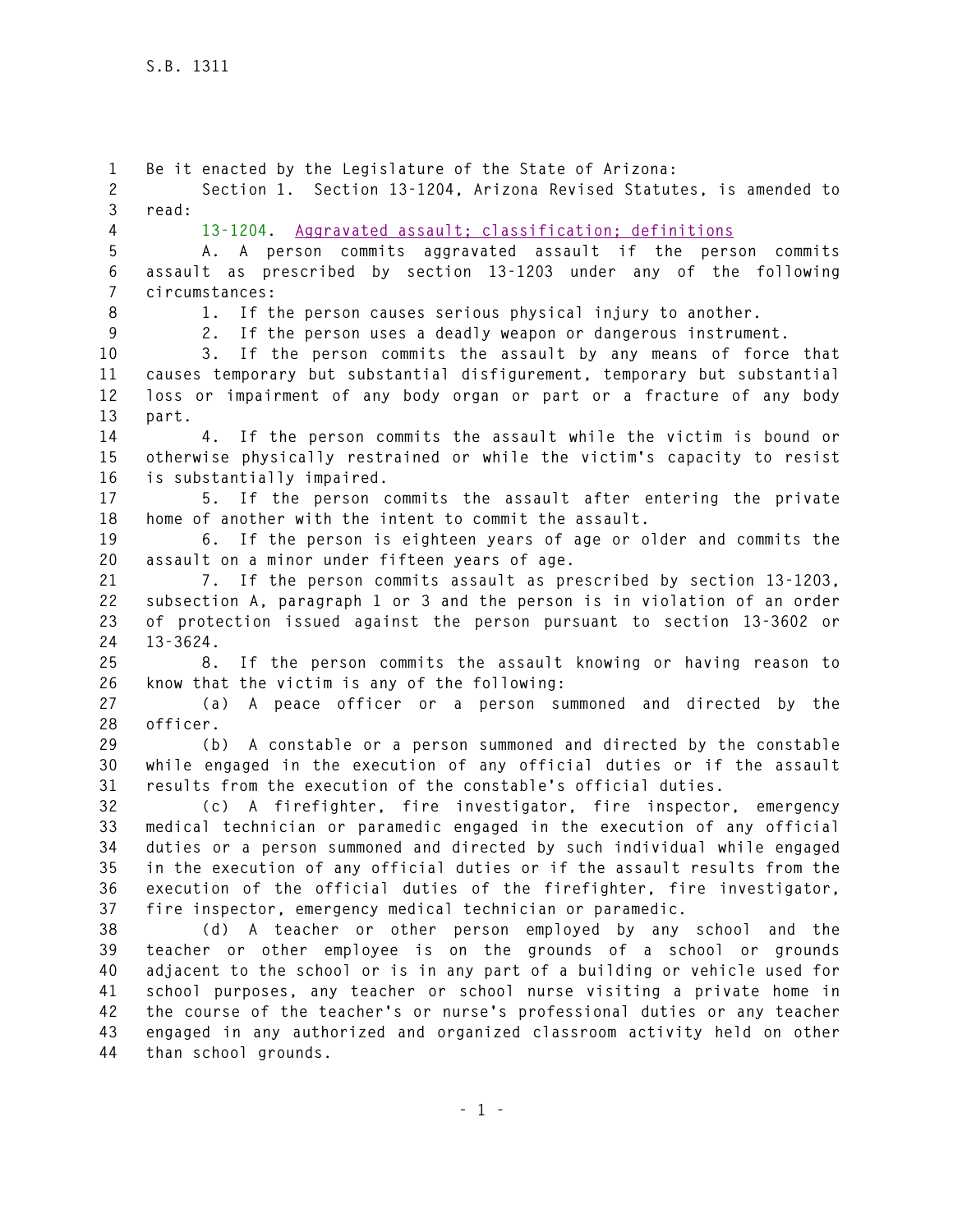**1 (e) A HEALTH CARE WORKER WHILE ENGAGED IN THE HEALTH CARE WORKER'S 2 WORK DUTIES OR A health care practitioner who is certified or licensed 3 pursuant to title 32, chapter 13, 15, 17 or 25, or a person summoned and 4 directed by the licensed health care practitioner while engaged in the 5 person's professional duties. This subdivision does not apply if the 6 person who commits the assault DOES NOT HAVE THE ABILITY TO FORM THE 7 CULPABLE MENTAL STATE BECAUSE OF A MENTAL DISABILITY OR BECAUSE THE PERSON 8 is seriously mentally ill, as defined in section 36-550, or is afflicted 9 with alzheimer's disease or related dementia.** 

**10 (f) A prosecutor while engaged in the execution of any official 11 duties or if the assault results from the execution of the prosecutor's 12 official duties.** 

**13 (g) A code enforcement officer as defined in section 39-123 while 14 engaged in the execution of any official duties or if the assault results 15 from the execution of the code enforcement officer's official duties.** 

**16 (h) A state or municipal park ranger while engaged in the execution 17 of any official duties or if the assault results from the execution of the 18 park ranger's official duties.** 

**19 (i) A public defender while engaged in the execution of any 20 official duties or if the assault results from the execution of the public 21 defender's official duties.** 

**22 (j) A judicial officer while engaged in the execution of any 23 official duties or if the assault results from the execution of the 24 judicial officer's official duties.** 

**25 9. If the person knowingly takes or attempts to exercise control 26 over any of the following:** 

**27 (a) A peace officer's or other officer's firearm and the person 28 knows or has reason to know that the victim is a peace officer or other 29 officer employed by one of the agencies listed in paragraph 10, 30 subdivision (a), item (i), (ii), (iii), (iv) or (v) of this subsection.** 

**31 (b) Any weapon other than a firearm that is being used by a peace 32 officer or other officer or that the officer is attempting to use, and the 33 person knows or has reason to know that the victim is a peace officer or 34 other officer employed by one of the agencies listed in paragraph 10, 35 subdivision (a), item (i), (ii), (iii), (iv) or (v) of this subsection.** 

**36 (c) Any implement that is being used by a peace officer or other 37 officer or that the officer is attempting to use, and the person knows or 38 has reason to know that the victim is a peace officer or other officer 39 employed by one of the agencies listed in paragraph 10, subdivision (a), 40 item (i), (ii), (iii), (iv) or (v) of this subsection. For the purposes 41 of this subdivision, "implement" means an object that is designed for or 42 that is capable of restraining or injuring an individual. Implement does 43 not include handcuffs.**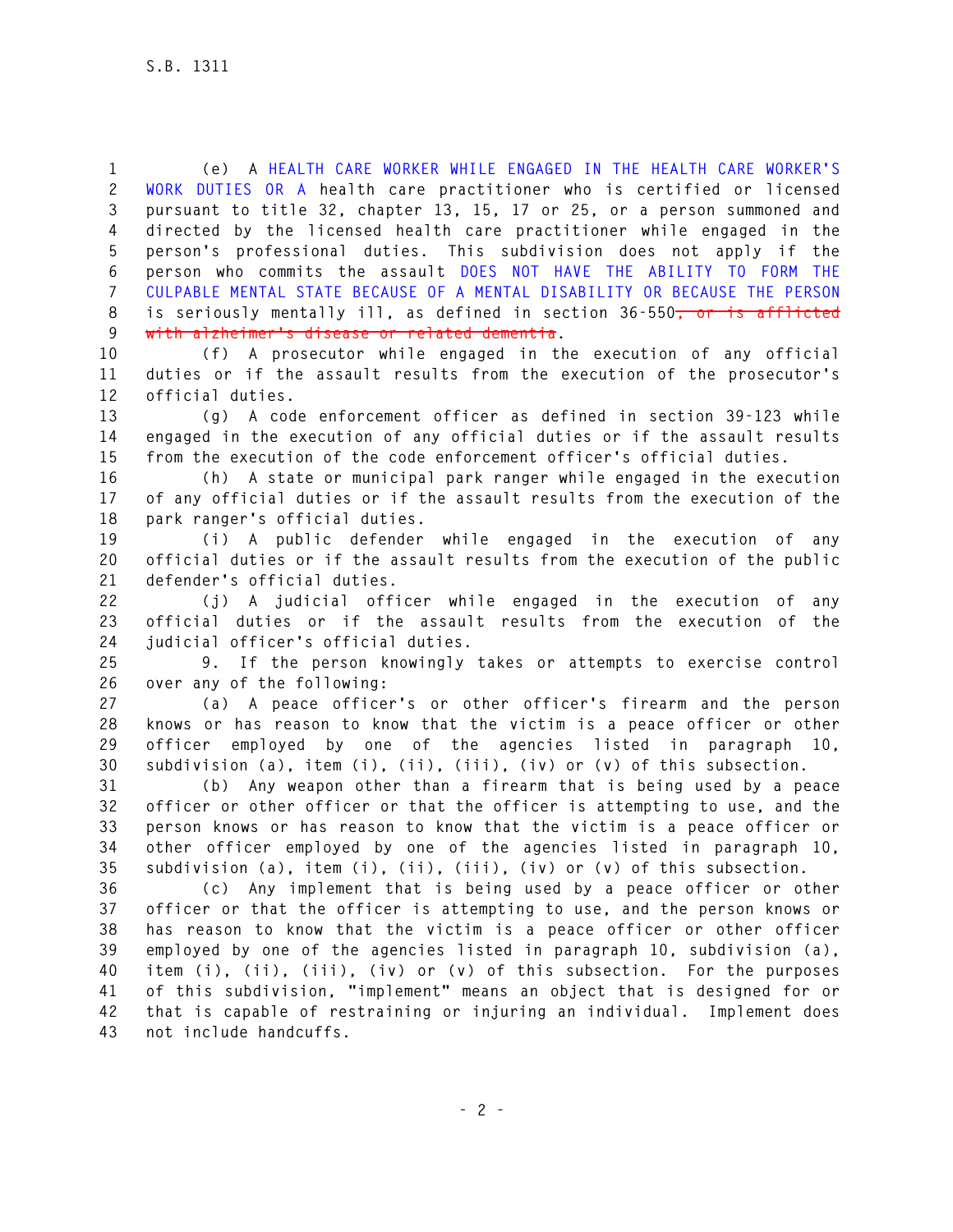**1 10. If the person meets both of the following conditions: 2 (a) Is imprisoned or otherwise subject to the custody of any of the 3 following:** 

**4 (i) The state department of corrections.** 

**5 (ii) The department of juvenile corrections.** 

**6 (iii) A law enforcement agency.** 

**7 (iv) A county or city jail or an adult or juvenile detention 8 facility of a city or county.** 

**9 (v) Any other entity that is contracting with the state department 10 of corrections, the department of juvenile corrections, a law enforcement 11 agency, another state, any private correctional facility, a county, a city 12 or the federal bureau of prisons or other federal agency that has 13 responsibility for sentenced or unsentenced prisoners.** 

**14 (b) Commits an assault knowing or having reason to know that the 15 victim is acting in an official capacity as an employee of any of the 16 entities listed in subdivision (a) of this paragraph.** 

**17 11. If the person uses a simulated deadly weapon.** 

**18 B. A person commits aggravated assault if the person commits 19 assault by either intentionally, knowingly or recklessly causing any 20 physical injury to another person, intentionally placing another person in 21 reasonable apprehension of imminent physical injury or knowingly touching 22 another person with the intent to injure the person, and both of the 23 following occur:** 

**24 1. The person intentionally or knowingly impedes the normal 25 breathing or circulation of blood of another person by applying pressure 26 to the throat or neck or by obstructing the nose and mouth either manually 27 or through the use of an instrument.** 

**28 2. Any of the circumstances exists that are set forth in section 29 13-3601, subsection A, paragraph 1, 2, 3, 4, 5 or 6.** 

**30 C. A person who is convicted of intentionally or knowingly 31 committing aggravated assault on a peace officer pursuant to subsection A, 32 paragraph 1 or 2 of this section shall be sentenced to imprisonment for 33 not less than the presumptive sentence authorized under chapter 7 of this 34 title and is not eligible for suspension of sentence, commutation or 35 release on any basis until the sentence imposed is served.** 

**36 D. It is not a defense to a prosecution for assaulting a peace 37 officer or a mitigating circumstance that the peace officer was not on 38 duty or engaged in the execution of any official duties.** 

**39 E. Except pursuant to subsections F and G of this section, 40 aggravated assault pursuant to subsection A, paragraph 1 or 2, paragraph 41 9, subdivision (a) or paragraph 11 of this section is a class 3 felony 42 except if the aggravated assault is a violation of subsection A, paragraph 43 1 or 2 of this section and the victim is under fifteen years of age it is 44 a class 2 felony punishable pursuant to section 13-705. Aggravated assault 45 pursuant to subsection A, paragraph 3 or subsection B of this section is a**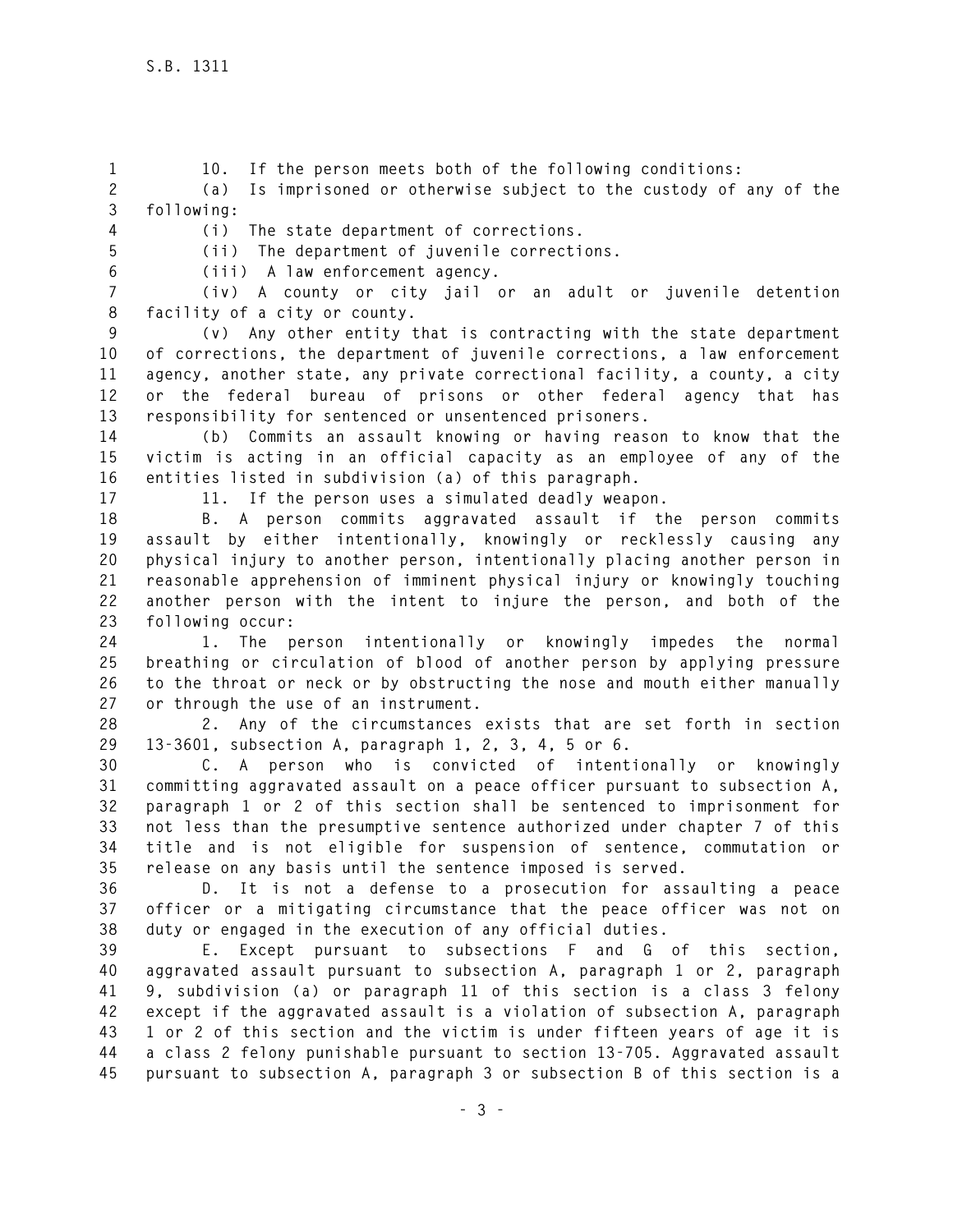**1 class 4 felony. Aggravated assault pursuant to subsection A, paragraph 9, 2 subdivision (b) or paragraph 10 of this section is a class 5 felony. 3 Aggravated assault pursuant to subsection A, paragraph 4, 5, 6, 7 or 8 or 4 paragraph 9, subdivision (c) of this section is a class 6 felony.** 

**5 F. Aggravated assault pursuant to subsection A, paragraph 1 or 2 of 6 this section committed on a peace officer is a class 2 felony. Aggravated 7 assault pursuant to subsection A, paragraph 3 of this section committed on 8 a peace officer is a class 3 felony. Aggravated assault pursuant to 9 subsection A, paragraph 8, subdivision (a) of this section committed on a 10 peace officer is a class 5 felony unless the assault results in any 11 physical injury to the peace officer, in which case it is a class 4 12 felony.** 

**13 G. Aggravated assault pursuant to:** 

**14 1. Subsection A, paragraph 1 or 2 of this section is a class 2 15 felony if committed on a prosecutor.** 

**16 2. Subsection A, paragraph 3 of this section is a class 3 felony if 17 committed on a prosecutor.** 

**18 3. Subsection A, paragraph 8, subdivision (f) of this section is a 19 class 5 felony if the assault results in physical injury to a prosecutor. 20 H. For the purposes of this section:** 

**21 1. "HEALTH CARE WORKER" MEANS:** 

**22 (a) A PERSON WHO IS EMPLOYED BY OR CONTRACTED TO WORK AT A HEALTH 23 CARE INSTITUTION THAT IS LICENSED PURSUANT TO TITLE 36.** 

**24 (b) A PERSON WHO IS EMPLOYED OR CONTRACTED TO PROVIDE HEALTH CARE 25 OR RELATED SERVICES IN A FIELD WORK SETTING, INCLUDING:** 

**26 (i) HOME HEALTH CARE, HOME-BASED HOSPICE AND HOME-BASED SOCIAL 27 WORK, UNLESS THE WORKER IS EMPLOYED OR CONTRACTED BY AN INDIVIDUAL WHO 28 PRIVATELY EMPLOYS, IN THE INDIVIDUAL'S RESIDENCE, THE WORKER TO PERFORM 29 COVERED SERVICES FOR THE INDIVIDUAL OR A FAMILY MEMBER OF THE INDIVIDUAL.** 

**30 (ii) ANY EMERGENCY SERVICES AND TRANSPORT, INCLUDING THE SERVICES 31 PROVIDED BY FIREFIGHTERS AND EMERGENCY RESPONDERS.** 

**32 1. 2. "Judicial officer" means a justice of the supreme court, 33 judge, justice of the peace or magistrate or a commissioner or hearing 34 officer of a state, county or municipal court.** 

**35 3. "MENTAL DISABILITY" MEANS A DISABLING NEUROLOGICAL CONDITION, OR 36 BRAIN INJURY, OR INVOLUNTARY IMPAIRMENT AS A RESULT OF A MEDICATION THAT 37 IS ADMINISTERED BY A HEALTH CARE PROVIDER OR A MEDICAL PROCEDURE THAT IS 38 PERFORMED AT A HEALTH CARE TREATMENT SITE.** 

**39 2. 4. "Prosecutor" means a county attorney, a municipal prosecutor 40 or the attorney general and includes an assistant or deputy county 41 attorney, municipal prosecutor or attorney general.**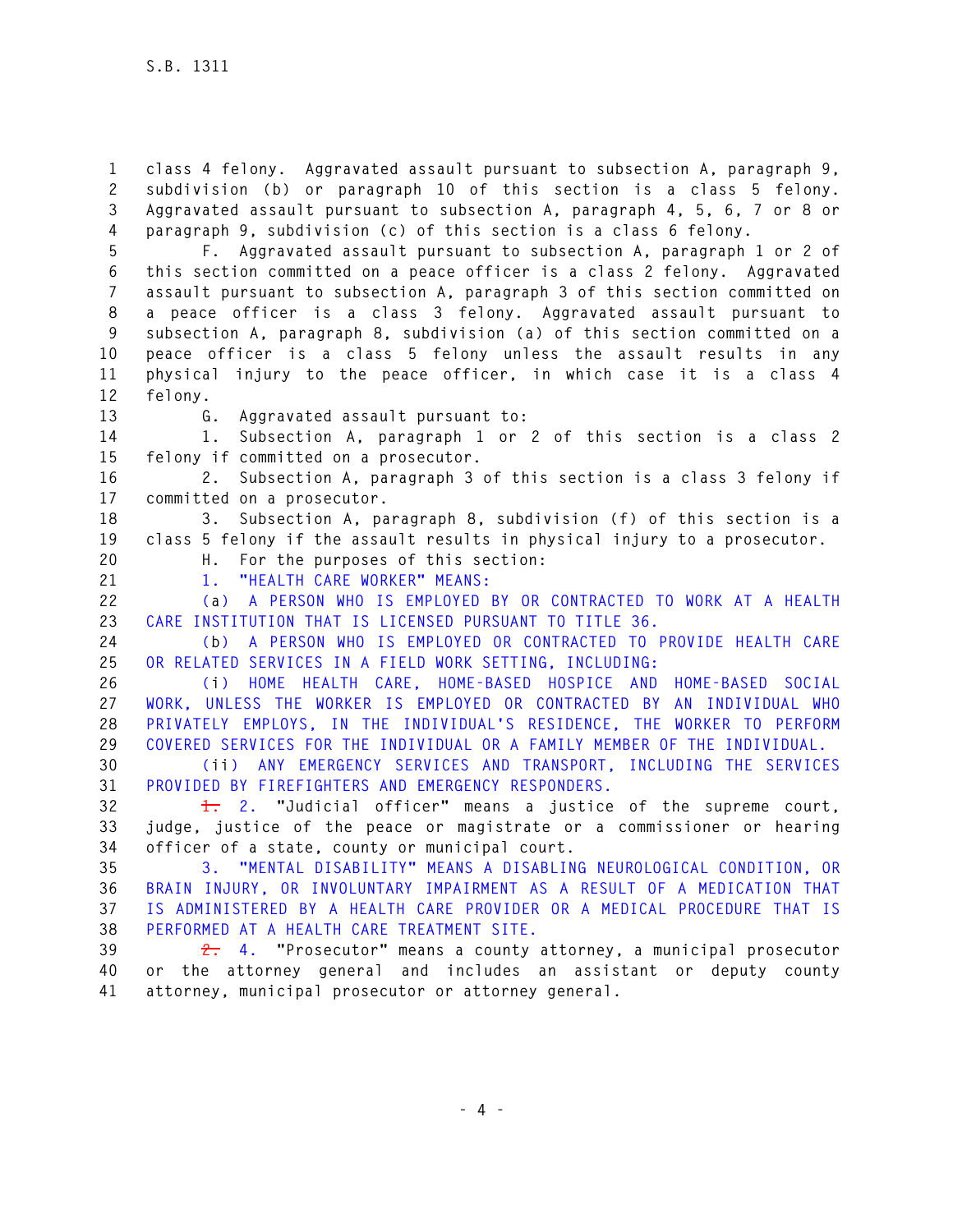**1 Sec. 2. Title 36, chapter 4, article 1, Arizona Revised Statutes, 2 is amended by adding section 36-420.02, to read: 3 36-420.02. Health care employers; workplace violence 4 prevention plan; investigation; reporting; 5 nondiscrimination; definitions 6 A. NOT LATER THAN JULY 1, 2023, HEALTH CARE EMPLOYERS SHALL 7 DEVELOP, IMPLEMENT AND MAINTAIN A WRITTEN WORKPLACE VIOLENCE PREVENTION 8 PLAN THAT DOES ALL OF THE FOLLOWING: 9 1. INCLUDES COMPONENTS THAT ARE SPECIFICALLY TAILORED TO THE 10 CONDITIONS AND HAZARDS OF THE HEALTH CARE EMPLOYER'S SITES AND 11 PATIENT-SPECIFIC RISK FACTORS. 12 2. IDENTIFIES THE INDIVIDUAL WHO IS RESPONSIBLE FOR IMPLEMENTING 13 AND OVERSEEING THE PLAN. 14 3. REQUIRES THE CONSPICUOUS POSTING OF SIGNS IN PUBLIC AREAS 15 THROUGHOUT THE HEALTH CARE EMPLOYER'S SITES, INCLUDING ALL EMERGENCY 16 FACILITIES, THAT ARE AT LEAST TWELVE INCHES BY TWELVE INCHES IN SIZE AND 17 THAT PROVIDE NOTICE THAT ASSAULT ON A HEALTH CARE WORKER MAY BE PROSECUTED 18 AS A FELONY. 19 4. INCLUDES REPORTING, INCIDENT RESPONSE AND POSTINCIDENT 20 INVESTIGATION PROCEDURES, INCLUDING PROCEDURES: 21 (a) FOR HEALTH CARE WORKERS TO REPORT WORKPLACE VIOLENCE RISKS, 22 HAZARDS AND INCIDENTS. 23 (b) FOR HEALTH CARE EMPLOYERS TO RESPOND TO REPORTS OF WORKPLACE 24 VIOLENCE. 25 (c) FOR HEALTH CARE EMPLOYERS TO PERFORM A POSTINCIDENT 26 INVESTIGATION AND DEBRIEFING OF ALL REPORTED INCIDENTS OF WORKPLACE 27 VIOLENCE WITH THE PARTICIPATION OF HEALTH CARE WORKERS. 28 5. REQUIRES HEALTH CARE EMPLOYERS TO PROVIDE INFORMATION TO HEALTH 29 CARE WORKERS ABOUT A WORKER'S ABILITY TO REPORT ANY ASSAULT TO LAW 30 ENFORCEMENT AND, ON REQUEST, TO ASSIST THE WORKER IN REPORTING THE 31 ASSAULT. 32 B. EACH HEALTH CARE EMPLOYER SHALL MAKE ITS WORKPLACE VIOLENCE 33 PREVENTION PLAN AVAILABLE AT ALL TIMES TO ALL HEALTH CARE WORKERS AND 34 CONTRACTORS WHO PROVIDE PATIENT CARE. 35 C. AS SOON AS PRACTICABLE AFTER A WORKPLACE VIOLENCE INCIDENT IS 36 REPORTED TO THE HEALTH CARE EMPLOYER, THE HEALTH CARE EMPLOYER SHALL 37 INVESTIGATE THE INCIDENT AND SHALL DO ALL OF THE FOLLOWING: 38 1. REVIEW THE CIRCUMSTANCES OF THE INCIDENT. 39 2. SOLICIT INPUT FROM INVOLVED HEALTH CARE WORKERS AND SUPERVISORS 40 ABOUT THE CAUSE OF THE INCIDENT AND WHETHER FURTHER CORRECTIVE MEASURES 41 COULD HAVE PREVENTED THE INCIDENT. 42 3. DOCUMENT THE FINDINGS, RECOMMENDATIONS AND CORRECTIVE MEASURES 43 TAKEN, IF APPLICABLE, FOR EACH INVESTIGATION CONDUCTED.**